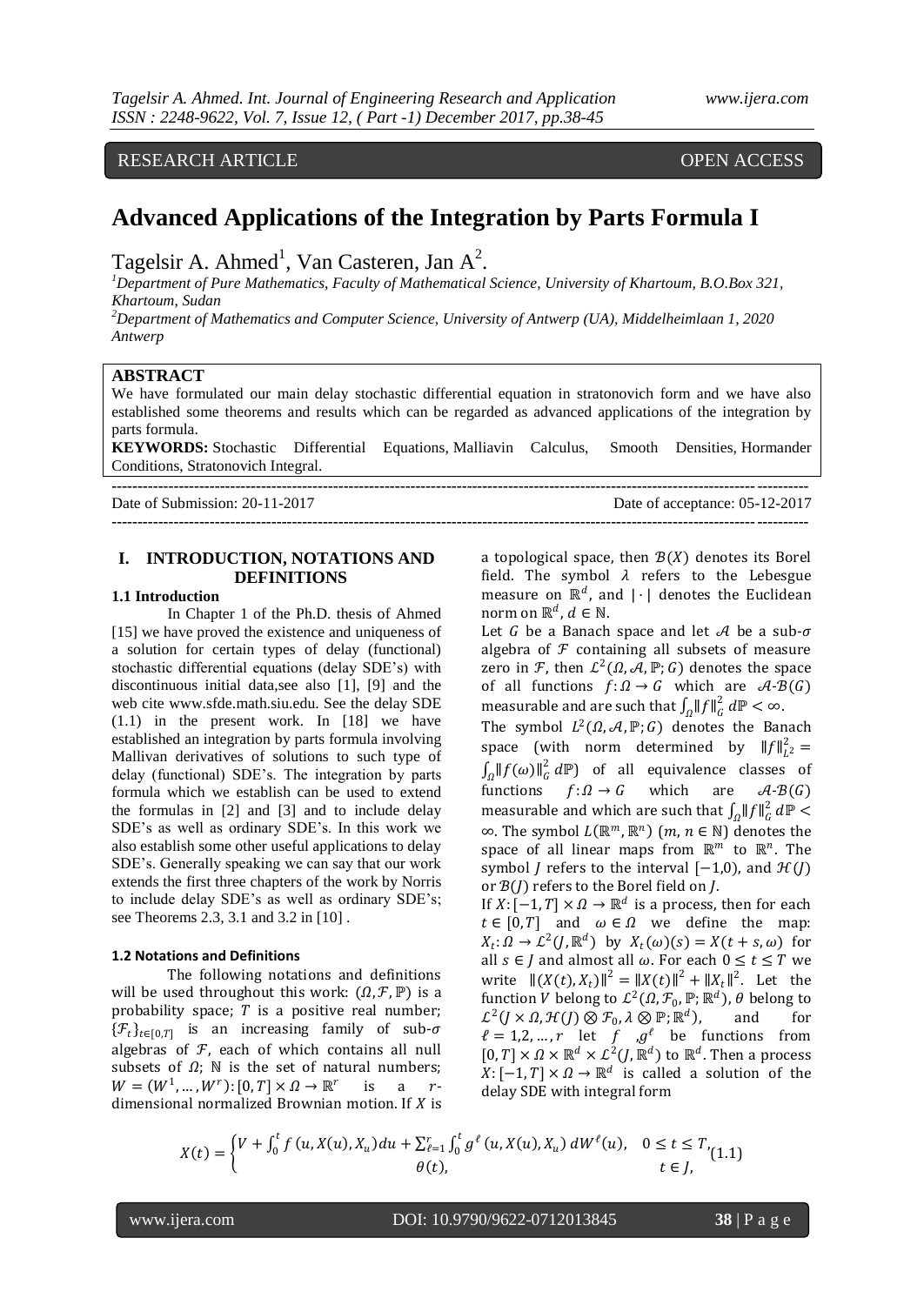If

(i) *X* is  $\mathcal{B}([0, T]) \otimes \mathcal{F}\text{-}\mathcal{B}(\mathbb{R}^d)$  measurable;

(ii) For each $t \in [0,T]$ , the process  $X(t,\cdot)$  is  $\mathcal{F}_t$ - $\mathcal{B}(\mathbb{R}^d)$  measurable, and for each  $t \in J$ , the process  $X(t,\cdot)$  is  $\mathcal{F}_0\text{-}\mathcal{B}(\mathbb{R}^d)$  measurable;

 $(iii) X \in \mathcal{L}^2([-1,T] \times \Omega, \mathcal{H} \times \mathcal{F}, \lambda \times \mathbb{P}; \mathbb{R}^d),$ 

(IV) *X* satisfies the delay  $SDE(1.1)$ .

- The following conditions are sufficient for the existence of a unique solution to  $(1.1)$  (see [1] and [15]). (i)  $V \in L^2(\Omega, \mathcal{F}_0, \mathbb{P}; \mathbb{R}^d)$ .
- (ii)  $\theta \in L^2(J \times \Omega, \mathcal{H} \otimes \mathcal{F}_0, \lambda \otimes \mathbb{P}, \mathbb{R}^d)$ .
- (iii)  $f, g^{\ell}: [0, T] \times \Omega \times \mathbb{R}^d \times \mathcal{L}^2(J, \mathbb{R}^d) \to \mathbb{R}^d$  are such that

(a) f and  $g^{\ell}$  are  $\mathcal{B}([0,T])\otimes \mathcal{F}\otimes \mathcal{B}(\mathbb{R}^d)\otimes \mathcal{B}(L^2(J,\mathbb{R}^d))$ - $\mathcal{B}(\mathbb{R}^d)$  measurable.

(b) For each  $t \in [0, T]$ , the stochastic variables  $f(t, \cdot, \cdot, \cdot)$  and  $g^{\ell}(t, \cdot, \cdot, \cdot)$  are

 $\mathcal{F}_t\otimes \mathcal{B}(\mathbb{R}^d) \otimes \mathcal{B}(\mathcal{L}^2(J,\mathbb{R}^d))\text{-}\mathcal{B}(\mathbb{R}^d)$  measurable.

(c) There exists a constant K and a function  $\zeta \in \mathcal{L}^2(\Omega, \mathcal{F}, \mathbb{P}; \mathbb{R}^d)$  such that

 $|f(t, \omega, s, h)| + \sum_{\ell=1}^r |g^{\ell}(t, \omega, s, h)| \leq K(|s| + ||h|| + |\zeta(\omega)|)$  (1.2) (1.2)

for almost all  $\omega$  and for all  $t \in [0,T]$ ;  $s \in \mathbb{R}^d$  and  $h$  belongs to  $\mathcal{L}^2(J,\mathbb{R}^d)$ .

(d) There exists a constant  $K'$  such that, for almost all  $\omega$ ,

 $|f(t, \omega, s, h_1) - f(t, \omega, u, h_2)| + \sum_{\ell=1}^r |g^{\ell}(t, \omega, s, h_1) - g^{\ell}(t, \omega, u, h_2)|$  $\leq K'(|s-u| + ||h_1 - h_2||)$  (c)  $\approx$   $\approx$   $(0, \infty)$   $\approx$   $(0, \infty)$   $\approx$   $(1.3)$ for all  $t \in [0, T]$ ; for all  $s, u \in \mathbb{R}^d$ , and for all  $h_1, h_2 \in L^2(J, \mathbb{R}^d)$ .

#### **II. INTEGRATION BY PARTS FORMULA**

In the beginning of this section we recall the following eight basic numbered equations and definitions, See (16) and (17). For( $X(0), X_0$ ) = ( $x, \xi$ )  $\in \mathbb{R}^d \times L^2(J, \mathbb{R}^d)$ , let $v \mapsto D^v X^{x,\xi}(t)$ , be the Malliavin derivative of the solution process  $X^{x,\xi}(t)$ . We write  $D^{\nu} X^{x,\xi}_{t}(\vartheta) = D^{\nu} X^{x,\xi}(t+\vartheta)$   $(t \in [0,T], \vartheta \in J = [-1,0))$  for its time delay. In the following definition we give a precise definition of the Malliavin derivative of a realvalued functional  $F$  of Brownian motion.

**IDefinition:** Let  $F((W(s))_{0\leq s\leq T})$  be a functional of r-dimensional Brownian motion, and let  $v(t)$  $(v^{1}(t),...,v^{r}(t))^{*} =$  $v^1(t)$ ⋮  $v^r(t)$ be a deterministic vector-valued function in  $L^2([0,T], \mathbb{R}^r \otimes \mathbb{R}^d)$ . Then

 $D^v F((W(s))_{0 \le s \le T})$  is given by the limit:

$$
D^v F((W(s))_{0 \le s \le T})
$$
  
= 
$$
\lim_{\varepsilon \downarrow 0} \frac{1}{\varepsilon} \Big( F\Big( \big(W(s) + \varepsilon \int_0^s v(\sigma) d\sigma \Big)_{0 \le s \le s} \Big) - F\big( (W(s))_{0 \le s \le t} \big) \Big).
$$
 (2.1)

The mapping  $v \mapsto D^v F((W(s))_{0 \le s \le T})$  is a linear map (functional) from the space  $L^2([0,T], \mathbb{R}^r \otimes \mathbb{R}^d)$ to $\mathbb{R}$ . Here  $\mathbb{R}^r \otimes \mathbb{R}^d$  denotes the space of all  $r \times d$ -matrices (*r* rows, *d* columns).

Notice that, for  $v(t) = (v^1(t), ..., v^r(t))^{\tau} =$  $v^1(t)$ ⋮  $v^r(t)$ be a deterministic matrix-valued function in

 $L^2([0,T],\mathbb{R}^r\otimes\mathbb{R}^d)$ ,  $U^v(t)$  can be considered as a  $d\times d$ -matrix where each entry is an  $\mathbb{R}$ -valued adapted stochastic process;  $U_t^v$  can be considered as a  $d \times d$ -matrix where each entry is an  $L^2(J,\mathbb{R})$ -valued adapted stochastic process. If  $M=(m_{jk})_{1\leq j\leq d,\ 1\leq k\leq r}$  is a real  $d\times r$  matrix, then  $M^\tau=(m_{kj})_{1\leq k\leq r,\ 1\leq j\leq d}$ denotes its transposed: it is  $r \times d$  matrix with entries $m_{kj}$ .

The process  $D^v X_t^{x,\xi}(\cdot)$  satisfies the following delay stochastic differential equation: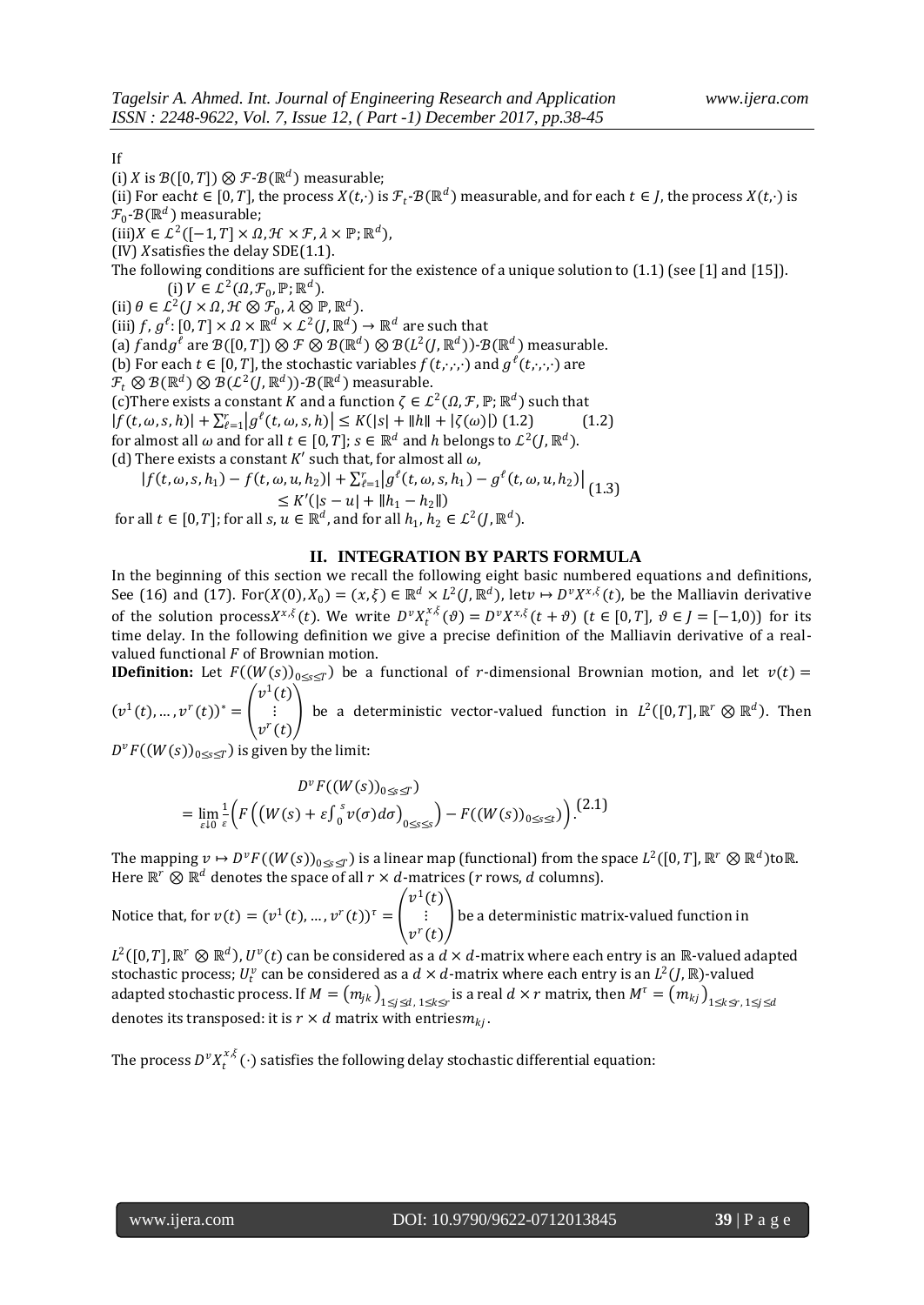$$
dD^{v}X_{t}(\vartheta) = dD^{v}X(t+\vartheta)
$$
  
\n
$$
= \left(\frac{\partial f}{\partial x}(t+\vartheta,X(t+\vartheta),X_{t+\vartheta})D^{v}X(t+\vartheta)\right)
$$
  
\n
$$
+ \int_{J}\frac{\partial f}{\partial\xi}(t+\vartheta,X(t+\vartheta),X_{t+\vartheta})(\varphi)D^{v}X_{t+\vartheta}(\varphi) d\varphi\right) dt
$$
  
\n
$$
+ \sum_{\ell=1}^{r} \frac{\partial g^{\ell}}{\partial x}(t+\vartheta,X(t+\vartheta),X_{t+\vartheta})D^{v}X(t+\vartheta)dW^{\ell}(t+\vartheta)
$$
  
\n
$$
+ \sum_{\ell=1}^{r} \int_{J}\frac{\partial g^{\ell}}{\partial\xi}(t+\vartheta,X(t+\vartheta),X_{t+\vartheta})(\varphi)D^{v}X_{t+\vartheta}(\varphi) d\varphi dW^{\ell}(t+\vartheta)
$$
  
\n
$$
+ \sum_{\ell=1}^{r} g^{\ell}(t+\vartheta,X(t+\vartheta),X_{t+\vartheta})v^{\ell}(t+\vartheta,X(t+\vartheta),X_{t+\vartheta})dt,
$$
\n(2.2)

Where  $\vartheta$  belongs to *J*. If  $t + \vartheta$  belongs to *J* we replace  $t + \vartheta$  with 0 in (2.2). If  $\vartheta = 0$  we obtain the delay stochastic differential equation for the process $D^vX(t)$ :

$$
dD^{v}X(t)
$$
\n
$$
= \left(\frac{\partial f}{\partial x}(t, X(t), X_t)D^{v}X(t) + \int_{J} \frac{\partial f}{\partial \xi}(t, X(t), X_t)(\vartheta)D^{v}X_t(\vartheta)d\vartheta\right)dt
$$
\n
$$
+ \sum_{\ell=1}^{r} \left(\frac{\partial g^{\ell}}{\partial x}(t, X(t), X_t)D^{v}X(t) + \int_{J} \frac{\partial g^{\ell}}{\partial \xi}(t, X(t), X_t)(\vartheta)D^{v}X_t(\vartheta)d\vartheta\right)dW^{\ell}(t)
$$
\n
$$
+ \sum_{\ell=1}^{r} g^{\ell}(t, X(t), X_t)v^{\ell}(t, X(t), X_t)dt.
$$
\n(2.3)

We also write  $U_{11}^{x,\xi}(t) = \frac{\partial}{\partial x}$  $\frac{\partial}{\partial x}X^{x,\xi}(t)$ , and  $U_{12}^{x,\xi}(t) = \frac{\partial}{\partial \xi}$  $\frac{\partial}{\partial \xi} X^{x,\xi}(t)$ . In addition, we write  $U_{21}^{x,\xi}(t) = \frac{\partial}{\partial z}$  $\frac{\partial}{\partial x}X_t^{x,\xi}=U_{11,t}^{x,\xi}$ (the delay of  $U_{11}^{x,\xi}(t)$ ), and  $U_{22}^{x,\xi}(t) = \frac{\partial}{\partial t}$  $\frac{\partial}{\partial \xi} X_t^{x,\xi} = U_{12,t}^{x,\xi}$ , the delay of the process $U_{12}^{x,\xi}(t)$ . The matrix  $U_{11}^{x,\xi}(t)$  can be identified with an operator from  $\mathbb{R}^d$  to itself, the matrix  $U_{12}^{x,\xi}(t)$  can be considered as an linear mapping from  $L^2(J,\mathbb{R}^d)$  to  $\mathbb{R}^d$ , the matrix  $U_{21}^{x,\xi}(t)$  as a mapping from  $\mathbb{R}^d$  to  $L^2(J,\mathbb{R}^d)$ , and, finally,  $U_{22}^{x,\xi}(t)$  as a mapping from  $L^2(J,\mathbb{R}^d)$  to itself. Notice that  $U_{11}^{x,\xi}(t)$  can be considered as  $d\times d$ -matrix where each entry is an ℝ-valued adapted stochastic process;  $U_{12}^{x,\xi}(t)$  can be considered as  $d \times d$ -matrix where each entry is an  $L^2(J,\mathbb{R})$ -valued adapted stochastic process. To be precise, write the solution process as a d-vector  $X^{x,\xi}(t)=\left(X_{1}^{x,\xi}(t),...,X_{d}^{x,\xi}(t)\right)$ , and consider the mapping  $(1\leq j,k\leq d)$  $\xi_k \to X_j^{x,(\xi_1,\dots,\xi_{k-1},\xi_k,\xi_{k+1},\dots,\xi_d)}(t)$ , (2.4)

Which is a mapping from  $L^2(I,\mathbb{R})$  to $\mathbb{R}$ , and where each variable $\xi_\ell$ , ,  $l \neq k$ , is a fixed function in  $L^2(I,\mathbb{R})$ . The derivative of the function in (2.4) can be considered as a continuous linear functional on $L^2(J,\mathbb{R})$ . Therefore it can be represented as an inner-product with a function in  $L^2(J,\mathbb{R})$ , which is denoted by  $\partial X_j^{x,\xi}(t)$  $\frac{1}{\partial \xi_k}$ . Consequently, we write

$$
\frac{\partial x_j^{x,\xi}(t)}{\partial \xi_k}(\eta) = \lim_{h \to 0} \frac{x_j^{x,(\xi_1,\dots,\xi_{k-1},\xi_k + h\eta,\xi_{k+1},\dots,\xi_d)}(t) - x_j^{x,(\xi_1,\dots,\xi_{k-1},\xi_k,\xi_{k+1},\dots,\xi_d)}(t)}{h}
$$
\n
$$
= \int_J \eta(\varphi) \frac{\partial x_j^{x,\xi}(t)}{\partial \xi_k}(\varphi) d\varphi, \quad \eta \in L^2(J, \mathbb{R}).
$$
\n(2.5)

After giving a brief introduction to our work, we are now ready to continue the work that we have started in  $(16)$ .

Here, and in the sequel, we write  $f(t)$  and  $g^\ell(t)$  instead of  $f\Big(t,X^{x,\xi}(t),X^{x,\xi}_t\Big)$  and  $g^\ell\Big(t,X^{x,\xi}(t),X^{x,\xi}_t\Big)$ respectively. For a concise formulation of the stochastic differential equation for the matrix-valued process  $(U(t): t \geq)$  and its inverse we introduce the following *stochastic differentials*: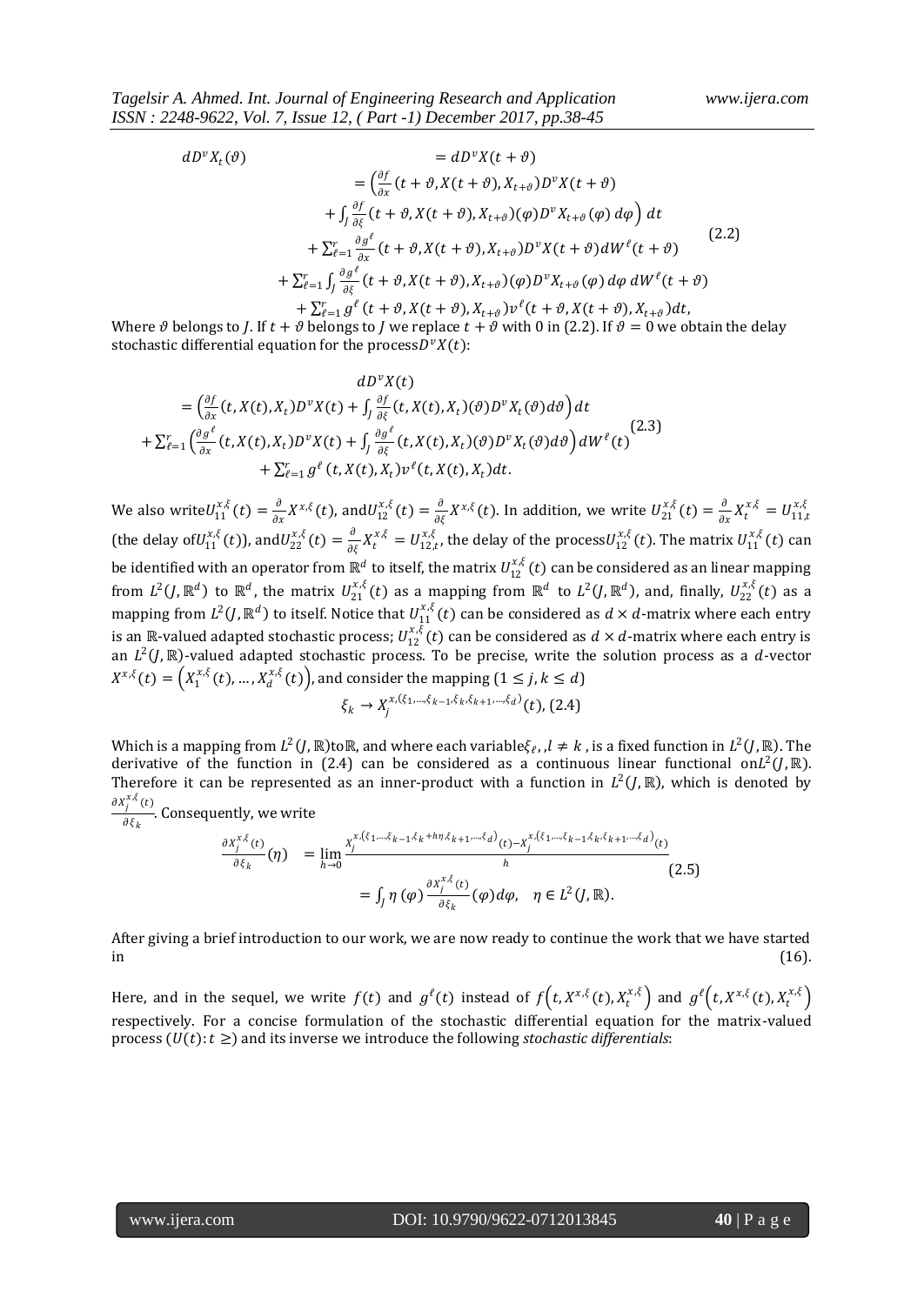$$
h_x(t) = \frac{\partial f}{\partial x}(t)dt + \sum_{\ell=1}^r \frac{\partial g^{\ell}}{\partial x}(t) dW^{\ell}(t);
$$
\n
$$
h_{\xi}(t) = \frac{\partial f}{\partial \xi}(t)dt + \sum_{\ell=1}^r \frac{\partial g^{\ell}}{\partial \xi}(t) dW^{\ell}(t)
$$
\n
$$
h_{\xi}(t, \vartheta) = \frac{\partial f}{\partial \xi}(t, \vartheta)dt + \sum_{\ell=1}^r \frac{\partial g^{\ell}}{\partial \xi}(t, \vartheta) dW^{\ell}(t)
$$
\n(2.7)\n
$$
(2.6)
$$

# **Advanced Applications of the Integration by Parts Formula**:

Relevant SDE's are  $(v(t))$  is a  $r \times d$  matrix-valued adapted process: d columns, r rows)

$$
dD^{\nu}X(t) = h_x(t)D^{\nu}X(t) + \int_J h_{\xi}(t,\vartheta)D^{\nu}X_t(\vartheta) d\vartheta + \sum_{\ell=1}^r g^{\ell}(t)\nu^{\ell}(t)^{\tau} dt; \qquad (2.9)
$$
  
\n
$$
dV^{\nu}(t) = -V^{\nu}(t)h_x(t) - V^{\nu}(t)\int_J h_{\xi}(t,\vartheta)D^{\nu}X_t(\vartheta) d\vartheta (D^{\nu}X(t))^{-1}
$$
  
\n
$$
+V^{\nu}(t)\sum_{\ell=1}^r \left(\frac{\partial g^{\ell}(t)}{\partial x} + \int_J \frac{\partial g^{\ell}(t,\vartheta)}{\partial \xi} D^{\nu}X_t(\vartheta) d\vartheta (D^{\nu}X(t))^{-1}\right)^2 dt; (2.10)
$$
  
\n
$$
dU^{\nu}(t) = h_x(t)U^{\nu}(t) + \int_J h_{\xi}(t,\vartheta)D^{\nu}X_t(\vartheta) d\vartheta (D^{\nu}X(t))^{-1}U^{\nu}(t). \qquad (2.11)
$$

**2Theorem.**Suppose the vector vis chosen in such a way that the Malliavin derivative  $D^v X(t)$  is invertible. Put, for  $1 \leq \ell \leq r$ ,

$$
B^{\nu,0}(t) = \sum_{\ell=1}^{r} \left( \frac{\partial g^{\ell}}{\partial x}(t) + \int_{J} \frac{\partial g^{\ell}}{\partial \xi}(t, \vartheta) D^{\nu} X_{t}(\vartheta) (D^{\nu} X(t))^{-1} d\vartheta \right)^{2} \quad (2.12)
$$

$$
- \int_{J} \frac{\partial f}{\partial \xi}(t, \vartheta) D^{\nu} X_{t}(\vartheta) (D^{\nu} X(t))^{-1} d\vartheta - \frac{\partial f}{\partial x}(t);
$$

$$
B^{\nu,\ell}(t) = \frac{\partial g^{\ell}}{\partial x}(t) + \int_{J} \frac{\partial g^{\ell}}{\partial \xi}(t, \vartheta) D^{\nu} X_{t}(\vartheta) (D^{\nu} X(t))^{-1} d\vartheta. \quad (2.13)
$$

Then

$$
B^{\nu,0}(t) = \sum_{\ell=1}^r (B^{\nu,\ell}(t))^2 - \int\limits_J \frac{\partial f}{\partial \zeta}(t,\mathcal{G}) D^{\nu} X_t(\mathcal{G}) (D^{\nu} X(t))^{-1} d\mathcal{G} - \frac{\partial f}{\partial x}(t),
$$

and

and  
\n
$$
dV^{V}(t) = V^{V}(t) B^{V,0}(t) dt - V^{V}(t) \sum_{\ell=1}^{r} B^{V,\ell}(t) dW^{\ell}(t)
$$
 (2.14)

Suppose, in addition to the invertibilityof  $D^vX(t)$ , that the matrices  $B^{v,\ell}(t)$ ,  $\ell = 0,1,...,r$  are uniformly bounded. Under these hypotheses it follows that the inverse of the covariance matrix  $\int_0^t V^v$  $\int_0^t V^{\nu}(s) \sum_{\ell=1}^r g^{\ell}(s) \nu^{\ell}(s)^{\tau} ds$  belongs to  $L^p(\Omega, \mathcal{F}, \mathbb{P})$  for all  $1 \leq p < \infty$  if and only if the inverse of the Malliavin derivative  $D^{\nu}X(t)$  does so.

**Proof.**This assertion follows from the equality

$$
(D^{\nu}X(t))^{-1} = \left(\int \int_{\ell=1}^t V^{\nu}(s) \sum_{\ell=1}^t g^{\ell}(s) \nu^{\ell}(s)^{\tau} ds\right)^{-1} V^{\nu}(t), \tag{2.15}
$$

in conjunction with the equality:

$$
(D^{\nu}X(t))^{-1}U^{\nu}(t) = \left(\int \int_0^t V^{\nu}(s)\sum_{\ell=1}^r g^{\ell}(s)\nu^{\ell}(s)^{\tau}ds\right)^{-1}
$$
(2.16)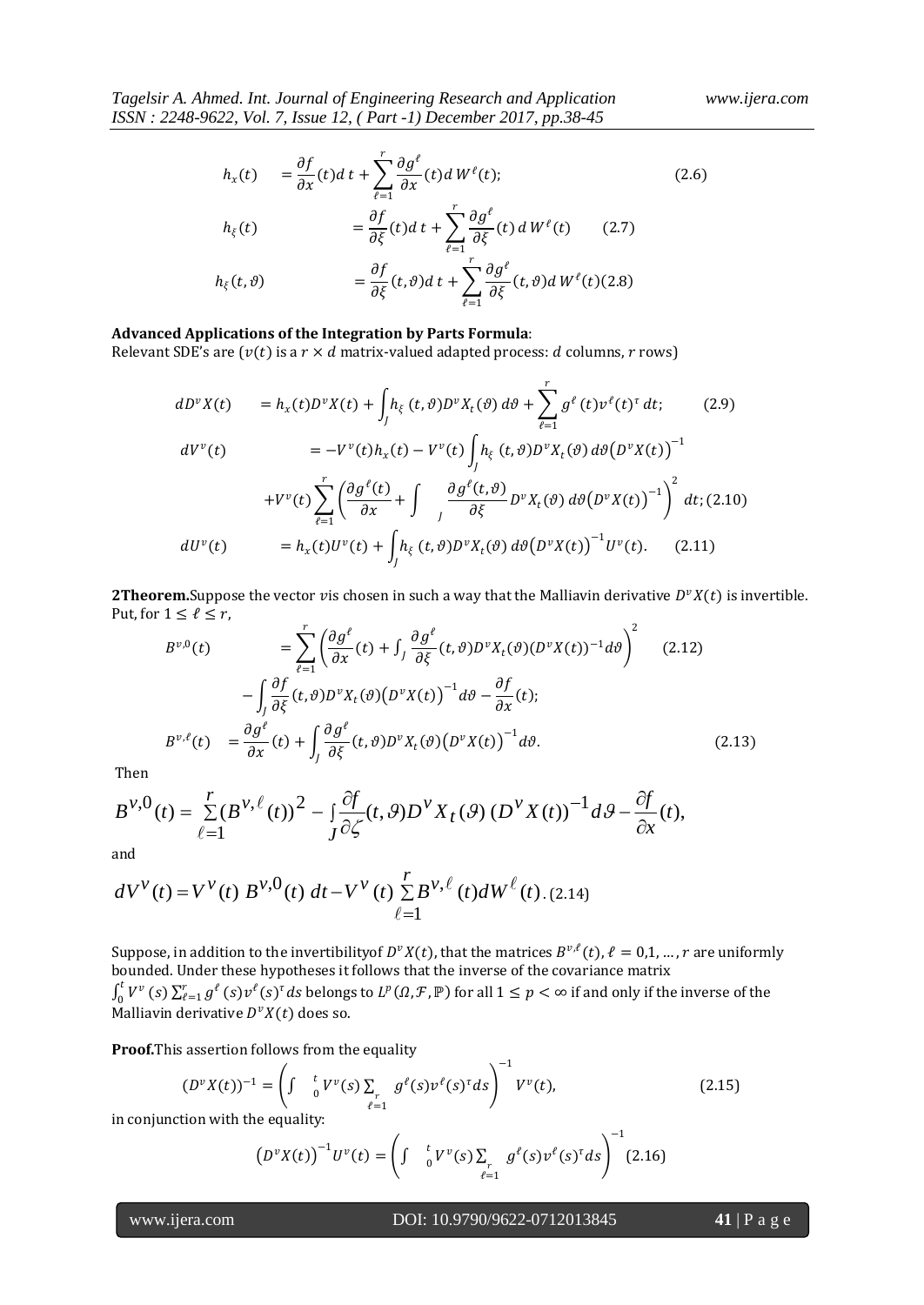$$
dU^{\nu}(t) = h_x(t)U^{\nu}(t) + \int_J h_{\xi}(t,\vartheta)D^{\nu}X_t(\vartheta) d\vartheta(D^{\nu}X(t))^{-1}U^{\nu}(t)
$$
  

$$
= \left(\frac{\partial f}{\partial x}(t) + \int_{J} \frac{\partial f}{\partial \xi}(t,\vartheta)D^{\nu}X_t(\vartheta)\left(D^{\nu}X(t)\right)^{-1}d\vartheta\right)U^{\nu}(t) dt
$$
  

$$
+ \sum_{\ell=1}^r B^{\nu,\ell}(t)dW^{\ell}(t) \qquad (2.17)
$$

the same is true for the process  $U^{\nu}(t)$ . The assertion in the theorem then follows from (2.14),(2.15),(2.16),(2.17) and the arguments in Norris' paper.

**3 Dfinition**. In Stratonovich form our delay SDE (1.1) reads as follows ( $\theta \in L^2(J, \mathbb{R}^d)$  is replaced with  $\xi \in L^2(J, \mathbb{R}^d)$  and  $X(0) = V$  is replaced withx):

$$
dX(t) = g^{0}(t)dt + \sum_{\ell=1}^{r} g^{\ell}(t) \circ dW^{\ell}(t), \quad X(0) = x, \ X(\vartheta) = \xi(\vartheta), \text{for } \vartheta \in J,
$$

where we write

$$
g^{0}(t,x,\xi)=f(t,x,\xi)-\frac{1}{2}\sum_{\ell=1}^{r}\frac{\partial g^{\ell}}{\partial x}(t,x,\xi)g^{\ell}(t,x,\xi).
$$

Fix(x,  $\xi$ )  $\in \mathbb{R}^d \times L^2(J, \mathbb{R}^d)$ . Consider the span of the Lie brackets:

$$
g^{0}(t), g^{1}(t), ..., g^{r}(t); \quad [g^{j}(t), g^{k}(t)]_{j,k=0}^{r}; \quad [g^{i}(t), [g^{j}(t), g^{k}(t)]]_{i,j,k=0}^{r};
$$

and so on. If at the point  $(x,\xi)$  this span is all of  $\R^d$ , then we say that the coefficients  $f(t)$ ,  $g^1(t)$ , …,  $g^r(t)$ satisfy Hörmander condition at the point  $(x, \xi)$ .

**4Theorem.**Suppose that Hörmander's condition is satisfied at the point $(x, \xi)$ . Then there exists a  $r \times d$  $v^1$ 

matrix  $v =$  | ፧<br>,r  $\mathcal{V}$  such that the Malliavin covariance matrix r

$$
\int_0^t V^{\nu}(s) \sum_{\ell=1}^r g^{\ell}(s) \nu^{\ell}(s)^{\tau} ds
$$

is invertible with inverse in  $L^p(\Omega, \mathcal{F}, \mathbb{P})$  for all  $1 \leq p < \infty$ . Here, for given  $v$ , the Malliavin derivative  $D^{\nu}X(t)$ ,  $V^{\nu}(t)$ , and $U^{\nu}(t)$  satisfy the next stochastic differential equations respectively: r

$$
dD^{v}X(t) = h_{x}(t)D^{v}X(t) + \int_{J} h_{\xi}(t,\vartheta)D^{v}X_{t}(\vartheta) d\vartheta + \sum_{\ell=1} g^{\ell}(t)v^{\ell}(t)^{\tau} dt; \qquad (2.18)
$$
  
\n
$$
dV^{v}(t) = -V^{v}(t)h_{x}(t) - V^{v}(t)\int_{J} h_{\xi}(t,\vartheta)D^{v}X_{t}(\vartheta) d\vartheta(D^{v}X(t))^{-1}(2.19)
$$
  
\n
$$
+V^{v}(t)\sum_{\ell=1}^{r} \left(\frac{\partial g^{\ell}(t)}{\partial x} + \int_{J} \frac{\partial g^{\ell}(t,\vartheta)}{\partial \xi}D^{v}X_{t}(\vartheta) d\vartheta(D^{v}X(t))^{-1}\right)^{2} dt; \qquad (2.20)
$$

$$
dU^{\nu}(t) = h_x(t)U^{\nu}(t) + \int h_{\xi}(t,\vartheta)D^{\nu}X_t(\vartheta) d\vartheta(D^{\nu}X(t))^{-1}U^{\nu}(t).
$$
 (2.21)

J It turns out that, under appropriate initial value conditions, like  $D^{\nu}X(0) = 0$ ,  $V^{\nu}(0) = I$ , and  $U^{\nu}(0) = I$ , the equalities

$$
U^{\nu}(t)V^{\nu}(t) = I \text{ and } D^{\nu}X(t) = U^{\nu}(t)\int_0^t V^{\nu}(s)\sum_{\ell=1}^r g^{\ell}(s)\nu^{\ell}(s)^{\tau}ds \quad (2.22)
$$

hold for  $0 \le t \le T$ . **Proof.**For  $\vartheta \in J$  we rewrite the expression  $D^{\nu}X_t(\vartheta)D^{\nu}X(t)^{-1}$  as follows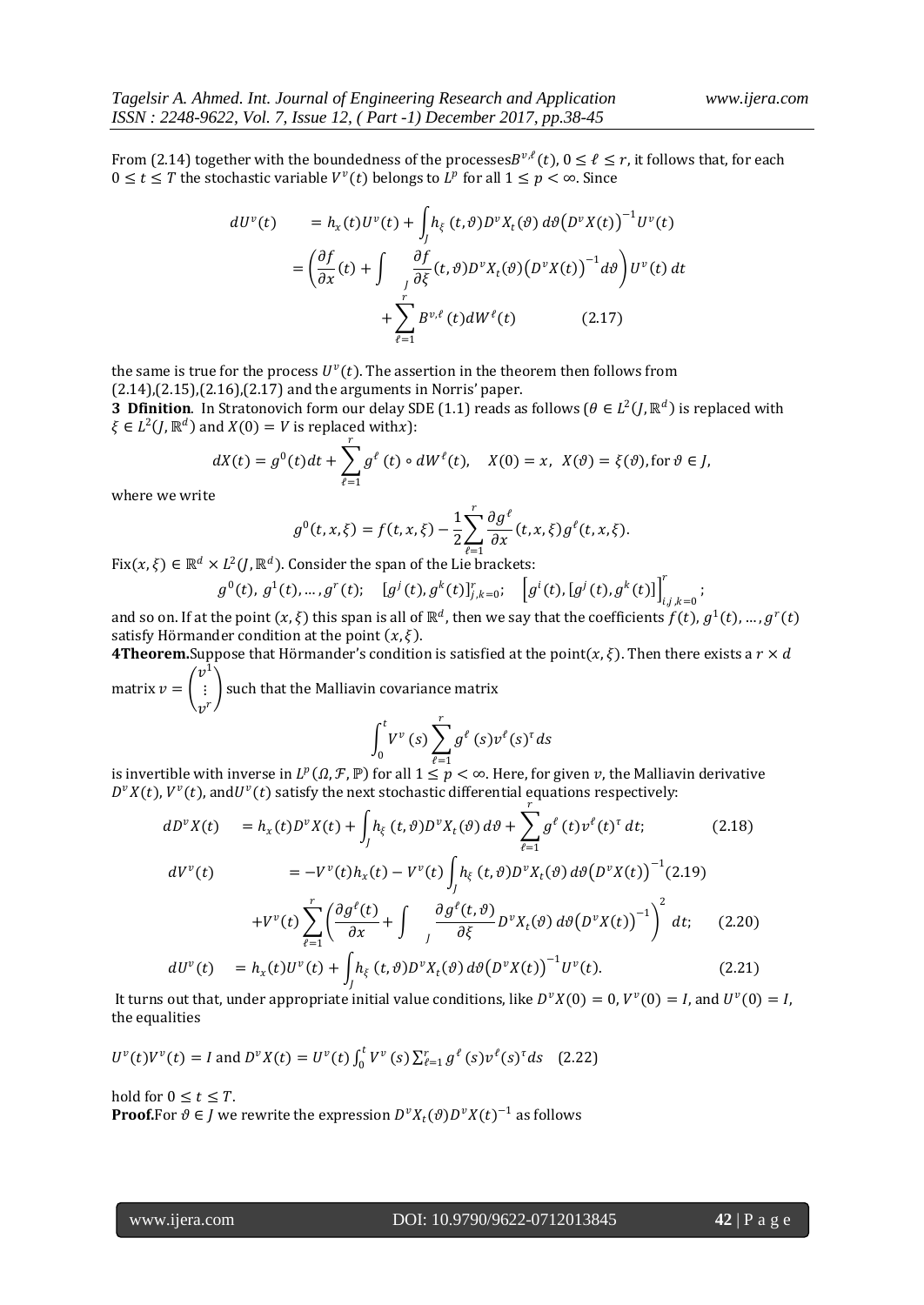$$
D^{\nu}X_t(\vartheta)D^{\nu}X(t)^{-1} = D^{\nu}X(t+\vartheta)D^{\nu}X(t)^{-1}
$$
  
= 
$$
U^{\nu}(t+\vartheta)\int_0^{(t+\vartheta)\nu_0} V^{\nu}(s)\sum_{\ell=1}^r g^{\ell}(s)\nu^{\ell}(s)^{\tau}ds \left(\int_0^t V^{\nu}(s)\sum_{\ell=1}^r g^{\ell}(s)\nu^{\ell}(s)^{\tau}ds\right)^{-1} V^{\nu}(t)
$$
  
= 
$$
U^{\nu}(t+\vartheta)C^{\nu}(t+\vartheta)C^{\nu}(t)^{-1}V^{\nu}(t),
$$
 (2.23)

where  $C^v(t) = \int_0^t V^v$  $\int_0^t V^{\nu}(s) \sum_{\ell=1}^r g^{\ell}(s) \nu^{\ell}(s)^{\tau} ds$ . Substituting (2.23) in the equations (2.20) and (2.21) and using (2.22) we obtain:

$$
dV^{v}(t) = -V^{v}(t)h_{x}(t) - V^{v}(t)\int_{J} h_{\xi}(t,\vartheta)U^{v}(t+\vartheta)C^{v}(t+\vartheta)C^{v}(t)^{-1}V^{v}(t) d\vartheta
$$
  
+ 
$$
V^{v}(t)\sum_{\ell=1}^{r} \left(\frac{\partial g^{\ell}(t)}{\partial x} + \int_{J} \frac{\partial g^{\ell}(t,\vartheta)}{\partial \xi}U^{v}(t+\vartheta)C^{v}(t+\vartheta)C^{v}(t)^{-1}V^{v}(t) d\vartheta\right)^{2} dt; (2.24)
$$
  

$$
dU^{v}(t) = h_{x}(t)U^{v}(t) + \int_{J} h_{\xi}(t,\vartheta)U^{v}(t+\vartheta)C^{v}(t+\vartheta)C^{v}(t)^{-1} d\vartheta.
$$
 (2.25)

Fix.  $t > 0$ . We need the following lemma about the family of matrices  $U^v(s)C^v(s)$ ,  $0 \le s \le t$ . **5Lemma.** Suppose that there exists a real constant  $C_t$  such that for every  $0 \leq s_1 < s_2 \leq t$  and for every  $x \in \mathbb{R}^n$  the following inequality holds:

$$
-2\langle U^{\nu}(s_1)C^{\nu}(s_1)x, (U^{\nu}(s_2)C^{\nu}(s_2) - U^{\nu}(s_1)C^{\nu}(s_1)x \rangle
$$
  
\n
$$
\leq \frac{c_\ell^2}{c_\ell^2 + 1} ||U^{\nu}(s_1)C^{\nu}(s_1)x||^2 + ||U^{\nu}(s_2)C^{\nu}(s_2) - U^{\nu}(s_1)C^{\nu}(s_1)x||^2. \tag{2.26}
$$

Then, for all  $0 \leq s_1 \leq s_2 \leq t$ , the next inequality is valid:

$$
||U^{\nu}(s_1)C^{\nu}(s_1)C^{\nu}(s_2)^{-1}U^{\nu}(s_2)^{-1}||^2 \le C_t^2 + 1.
$$
\n(2.27)

Here the space  $\mathbb{R}^n$  is equipped with the Euclidean norm and  $||T||$  stands for the corresponding operator norm of the matrix T considered as an operator on the Hilbert space  $\mathbb{R}^n$ . **Remark.** The inequality in (2.26) says that for no  $x \in \mathbb{R}^n$  the vector

$$
(U^{\nu}(s_2)\mathcal{C}^{\nu}(s_2)-U^{\nu}(s_1)\mathcal{C}^{\nu}(s_1))x
$$

can be written as a negative scalar multiple of the vector  $C^v(s_1)x$ ; in fact the angle between these two vectors is always strictly positive. More presicely, write

$$
\langle (U^{\nu}(s_2)C^{\nu}(s_2) - U^{\nu}(s_1)C^{\nu}(s_1))x, U^{\nu}(s_1)C^{\nu}(s_1)x \rangle
$$
  
=  $||U^{\nu}(s_2)C^{\nu}(s_2) - U^{\nu}(s_1)C^{\nu}(s_1)x||||U^{\nu}(s_1)C^{\nu}(s_1)x||\cos(\psi(s_1, s_2, x))$  (2.28)

Then (2.26) is satisfied, provided

$$
-\cos(\omega(s_1, s_2, x)) \leq \frac{C_t^2}{C_t^2 + 1}.
$$

**Proof.Fix**  $0 \leq s_1 < s_2 \leq t$ . Then we have by inequality (2.26)

$$
(C_t^2 + 1)(U^{\nu}(s_2)C^{\nu}(s_2)x, U^{\nu}(s_2)C^{\nu}(s_2)x) - \langle U^{\nu}(s_1)C^{\nu}(s_1)x, U^{\nu}(s_1)v(s_1)x \rangle
$$
  
\n
$$
= (C_t^2 + 1)\{||U^{\nu}(s_2)C^{\nu}(s_2)x - U^{\nu}(s_1)C^{\nu}(s_1)x||^2 + ||U^{\nu}(s_1)C^{\nu}(s_1)x||^2
$$
  
\n
$$
+ 2\Re\langle U^{\nu}(s_2)C^{\nu}(s_2)x - U^{\nu}(s_1)C^{\nu}(s_1)x, U^{\nu}(s_1)C^{\nu}(s_1)x \rangle \} - ||C^{\nu}(s_1)x||^2
$$
  
\n
$$
= (C_t^2 + 1)\{||U^{\nu}(s_2)C^{\nu}(s_2)x - U^{\nu}(s_1)C^{\nu}(s_1)x||^2 + \frac{C_t^2}{C_t^2 + 1}||U^{\nu}(s_1)C^{\nu}(s_1)x||^2
$$
  
\n
$$
+ 2\Re\langle U^{\nu}(s_2)C^{\nu}(s_2)x - U^{\nu}(s_1)C^{\nu}(s_1)x, U^{\nu}(s_1)C^{\nu}(s_1)x \rangle \} \ge 0.
$$

(2.29)

From (2.29) we obtain the operator inequality in Hilbert space: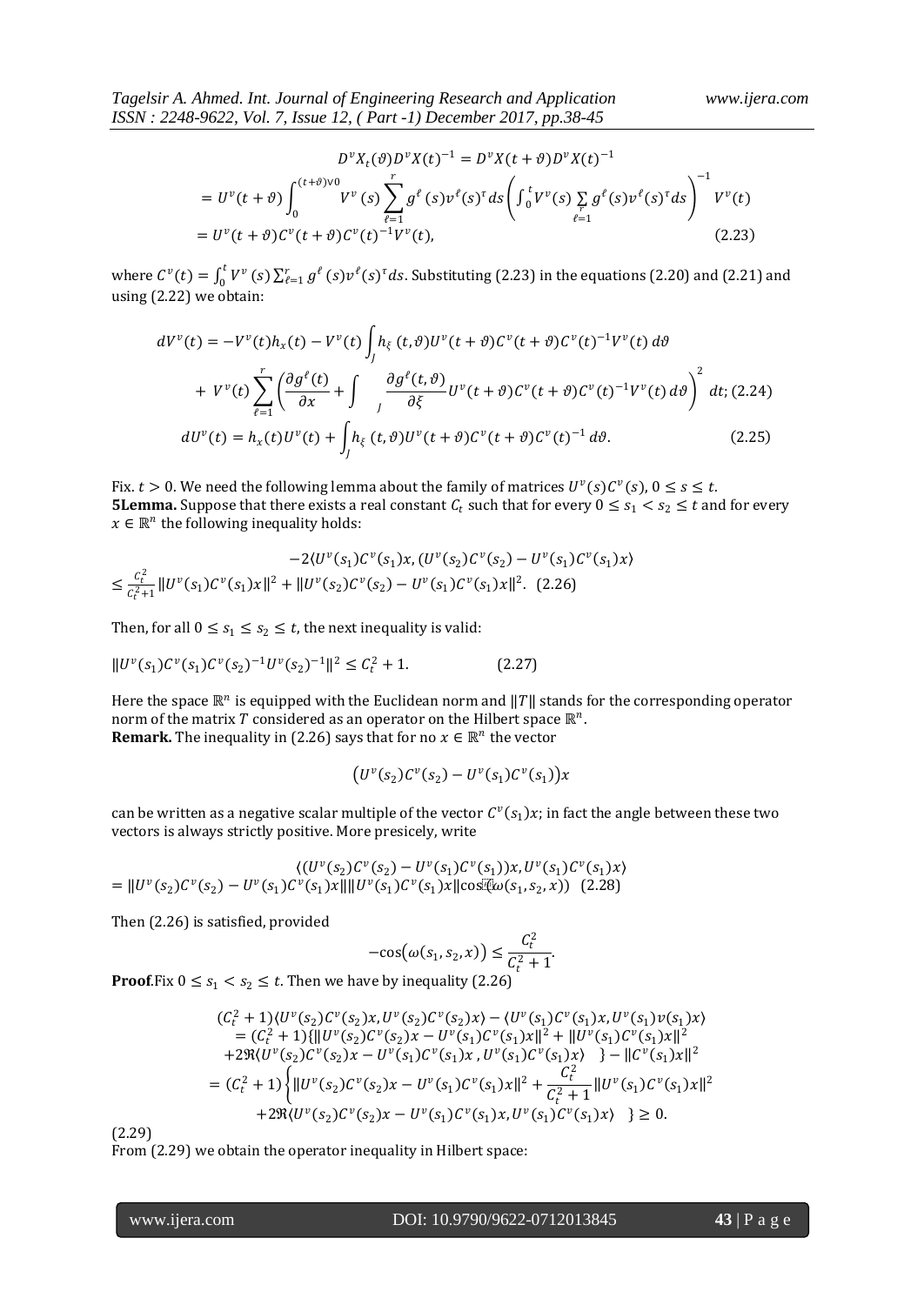$C^{\nu}(s_1)^*U^{\nu}(s_1)^*U^{\nu}(s_1)C^{\nu}(s_1) \leq (C_t^2 + 1)C^{\nu}(s_2)^*U^{\nu}(s_2)^*U^{\nu}(s_2)C^{\nu}(s_2)$  (2.30)

Then we have

$$
||U^{\nu}(s_1)C^{\nu}(s_1)C^{\nu}(s_2)^{-1}U^{\nu}(s_2)^{-1}||^2
$$
  
\n=
$$
||(U^{\nu}(s_2)^*)^{-1}(C^{\nu}(s_2)^*)^{-1}C^{\nu}(s_1)^*U^{\nu}(s_1)^*U^{\nu}(s_1)C^{\nu}(s_1)C^{\nu}(s_2)^{-1}U^{\nu}(s_2)^{-1}||
$$
  
\n
$$
\leq (C_t^2 + 1)||(C^{\nu}(s_2)^*U^{\nu}(s_2)^*)^{-1}C^{\nu}(s_2)^*U^{\nu}(s_2)^*U^{\nu}(s_2)C^{\nu}(s_2)C^{\nu}(s_2)^{-1}U^{\nu}(s_2)^{-1}||
$$
  
\n=
$$
C_t^2 + 1.
$$

The inequality in (2.31) implies inequality (2.27) in Lemma5.

### **Remarks:**

1. All the results which we have established in this work can be extended by replacing the Brownian motion *W* by another process*Z*:  $[0, a] \times$  $\Omega \to \mathbf{R}^d$ ,  $(d \in \mathbf{N})$  which is a continuous martingale adapted to  $\{\mathcal{F}_t\}_{t\in[0,a]}$  and has independent increments and satisfies with some constant  $K$ the inequalities  $|Z(t) - Z(s)\mathcal{F}_s| \le K(t-s)$  and  $\mathbf{E}(|Z(t) - Z(s)|^2 \mathcal{F}_s \leq K(t-s)$  for  $0 \leq s \leq t \leq a$ . Observe that the above properties of  $Z$  which we have just mentioned are the only properties of W which we have used (in case of Brownian motion) to prove the results which we have obtained in this work.See [1], [15], [16], [17], [18], [19] and [20].

2. All the lemmas and theorems in this work hold for any delay interval  $J' =$  $[-r, 0)$   $(r \ge 0)$  inplace of  $J = [-1, 0)$ . See [1], [15], [16], [17], [18], [19] and [20].

#### **REFRENCES**

- [1]. Ahmed, T.A. Stochastic Functional Differential Equations with Discontinuous Initial Data, M.Sc. Thesis, University of Khartoum, Khartoum, Sudan, (1983).
- [2]. Bally, V. and Talay, D.: The law of Euler scheme for stochastic differential equations (I): Convergence rate of the distribution function. J. Probability Theory and related fields 104, 43-60 (1996)
- [3]. Bally, V., Talay, D.: The law of Euler scheme for stochastic differential equations (II): Convergence rate of the density, Monte Carlo Methods and Appl., Vol.2, No.2, pp.93-128 (1996)
- [4]. Elworthy, K.D., Stochastic Differential Equations on Manifolds, Cambridge University Press (1982).
- [5]. Friedman, A., Stochastic Differential Equations and Applications, Academic press (1975).
- [6]. Ikeda, N. and Watanabe, S, Stochastic differential equations and Diffusion Processes, Amsterdam: North-Holland 1981.
- [7]. Kloeden, P.E and Platen,E., Numerical Solution of Stochastic Differential Equations, Springer-Verlag Berlin Heidelberg (1992).
- [8]. Kusuoka, S. and Stroock, D., Applications of the Malliavin Calculus, Part II.J. Fac. Sci. Univ. Tokyo 32, 1-76 (1985).
- [9]. Mohammed, S.E.A., Stochastic Functional Differential Equations, Research Notes in Mathematics; Pitman Books Ltd., London (1984).
- [10]. Norris, J.: Simplified MalliavinCalculus,Séminaire de Probabilitiés XX 1984-1985; Springer Lecture Notes in Mathematics 1204 (1996) 101-130.
- [11]. Nualart, D.: Malliavin Calculus and related topics, Springer-Verlag 1995.
- [12]. Øksendal, B., Stochastic Differential Equations, Introduction with Applications, Springer-Verlag Berlin Heidelberg (1985).
- [13]. Talay, D. Efficient Numerical Schemes for the Approximation of Expectations of functionals of the solution of a S.D.E., and applications, In: Korezlioglu, H., Mazziotto, G. and Szpirglas, J. (editors): Filtering and control of random processes (Lect. Notes in Control and Information sciences, Vol. 61, Proceedings of E.N.S.T.-C.N.E.T. Coll., Paris, 1983) pp. 294–313, Berlin: Springer 1984.
- [14]. Talay, D. and Tubaro, L.: Expansion of the Global Error for Numerical Schemes Solving Stochastic differential<br>equations.StochasticAnal.Appl. 8, 94-120 equations.StochasticAnal.Appl. (1990).
- [15]. Tagelsir A Ahmed, Some approximation results for solution to delay stochastic differential equations.PhD Thesis, University of Antwerp, Antwerp, Belgium, Congress Library, 2003.
- [16]. Tagelsir A Ahmed and Van Casteren, J.A., Densities of distributions of solutions to delay stochastic differential equations with discontinuous initial data(Part I). International Journal of Contemporary Applied Sciences Vol. 3, Issue 1, January 2016.
- [17]. Tagelsir A Ahmed and Van Casteren, J.A., Densities of distributions of solutions to delay stochastic differential equations with discontinuous initial data(Part II).International Journal of Engineering